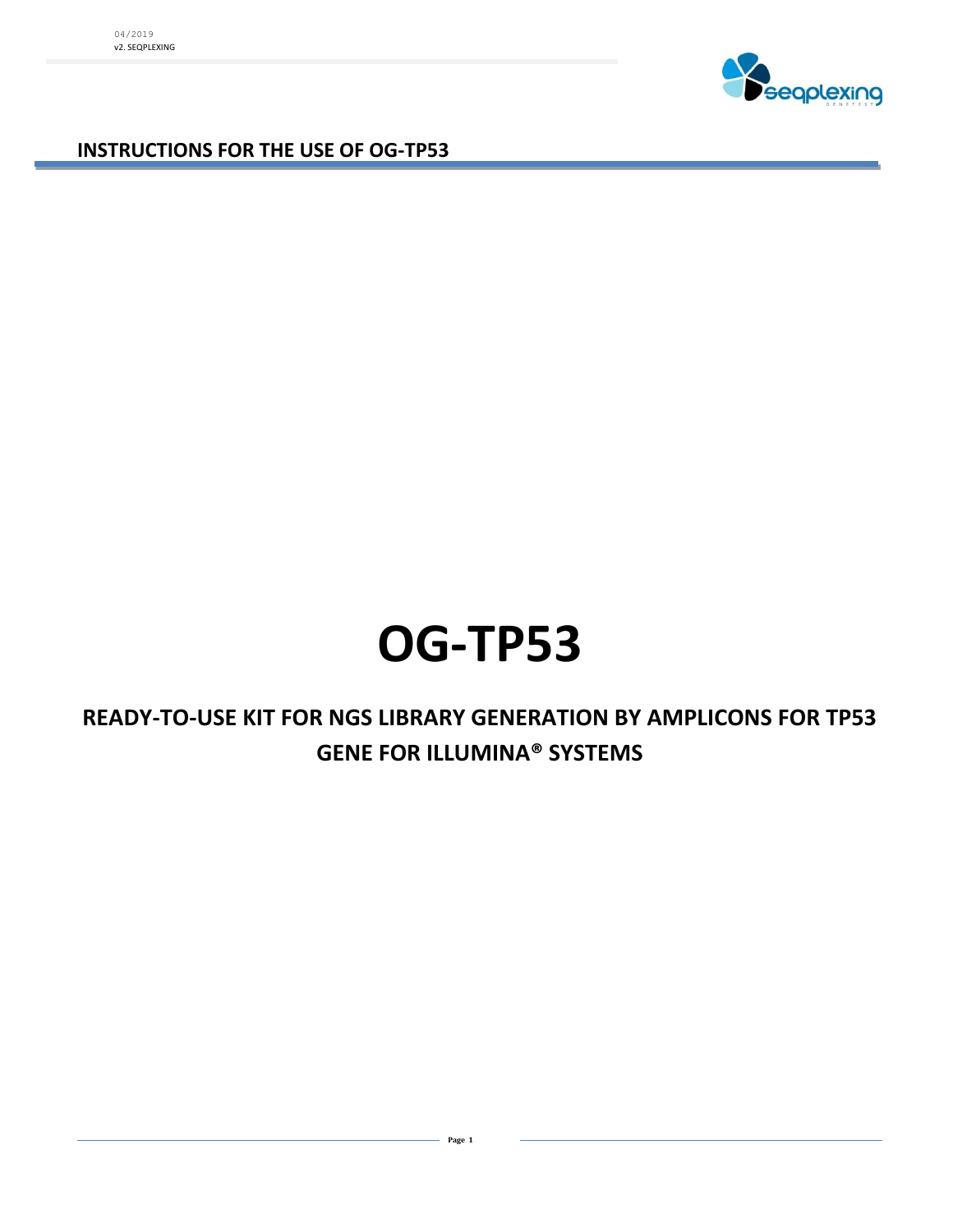



## **RUO Research Use Only**

Protocol version 2 , April 2019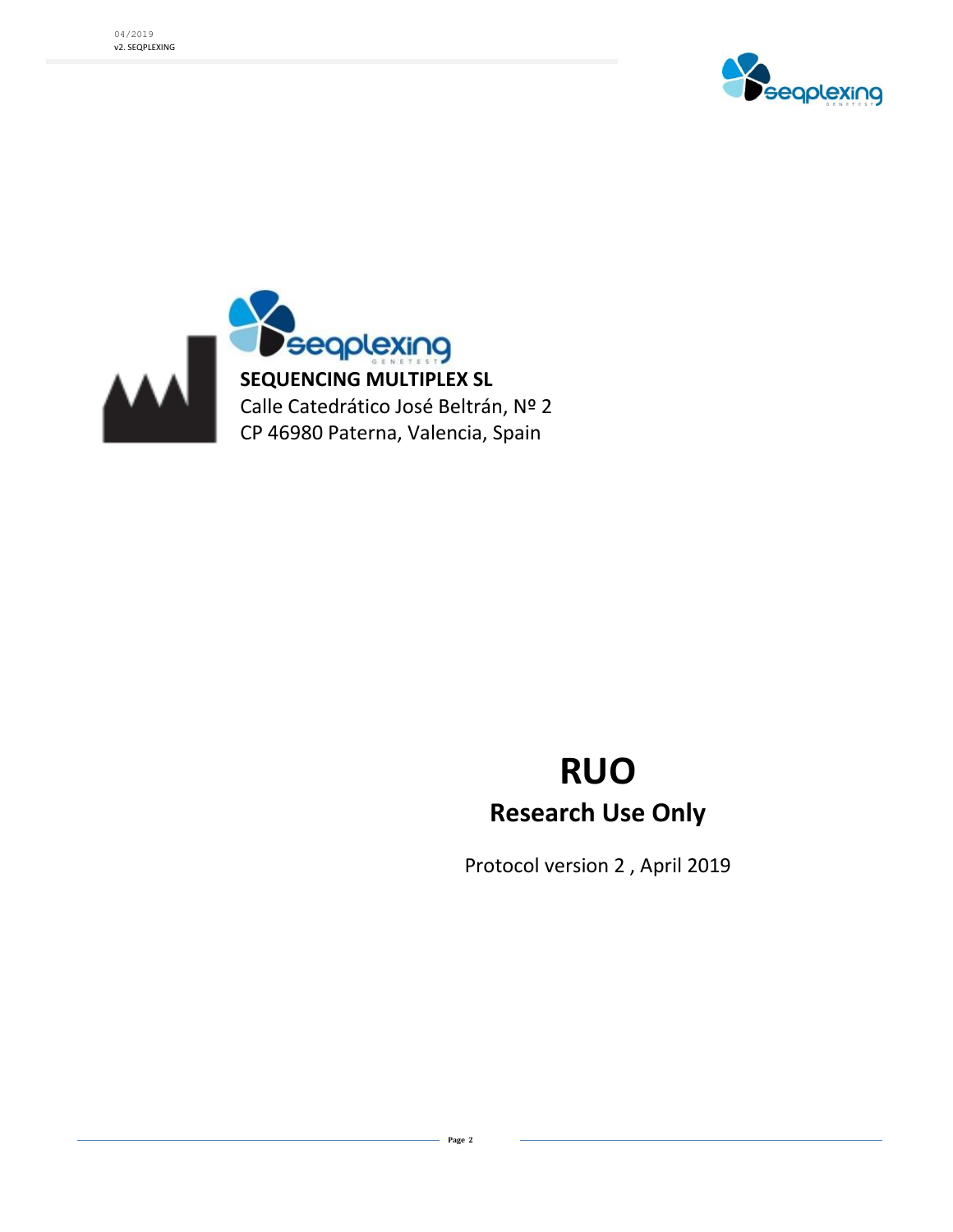

#### INDICE

| $1$ .            |                                                      |                                                                          |  |  |  |
|------------------|------------------------------------------------------|--------------------------------------------------------------------------|--|--|--|
| 2.               |                                                      |                                                                          |  |  |  |
| $\overline{3}$ . |                                                      |                                                                          |  |  |  |
| 4.               |                                                      |                                                                          |  |  |  |
|                  | 4.1.                                                 |                                                                          |  |  |  |
|                  | 4.2.                                                 |                                                                          |  |  |  |
| 5.               |                                                      |                                                                          |  |  |  |
| 6.               | RECOMENDATIONS FOR LIBRARY HANDLING AND SEQUENCING 8 |                                                                          |  |  |  |
| 7.               |                                                      |                                                                          |  |  |  |
| 8.               |                                                      |                                                                          |  |  |  |
|                  | 8.1.                                                 |                                                                          |  |  |  |
|                  | 8.2.                                                 | Labeling reaction with barcodes and the remaining sequences required for |  |  |  |
|                  | 8.3.                                                 |                                                                          |  |  |  |
|                  | 8.4.                                                 |                                                                          |  |  |  |
| 9.               |                                                      |                                                                          |  |  |  |
| 10.              |                                                      |                                                                          |  |  |  |
|                  | 10.1.                                                | Reaction 1: Region of interest amplification.  13                        |  |  |  |
|                  | 10.2.                                                | Labeling reaction with barcodes and the remaining sequences required for |  |  |  |
| 11.              |                                                      |                                                                          |  |  |  |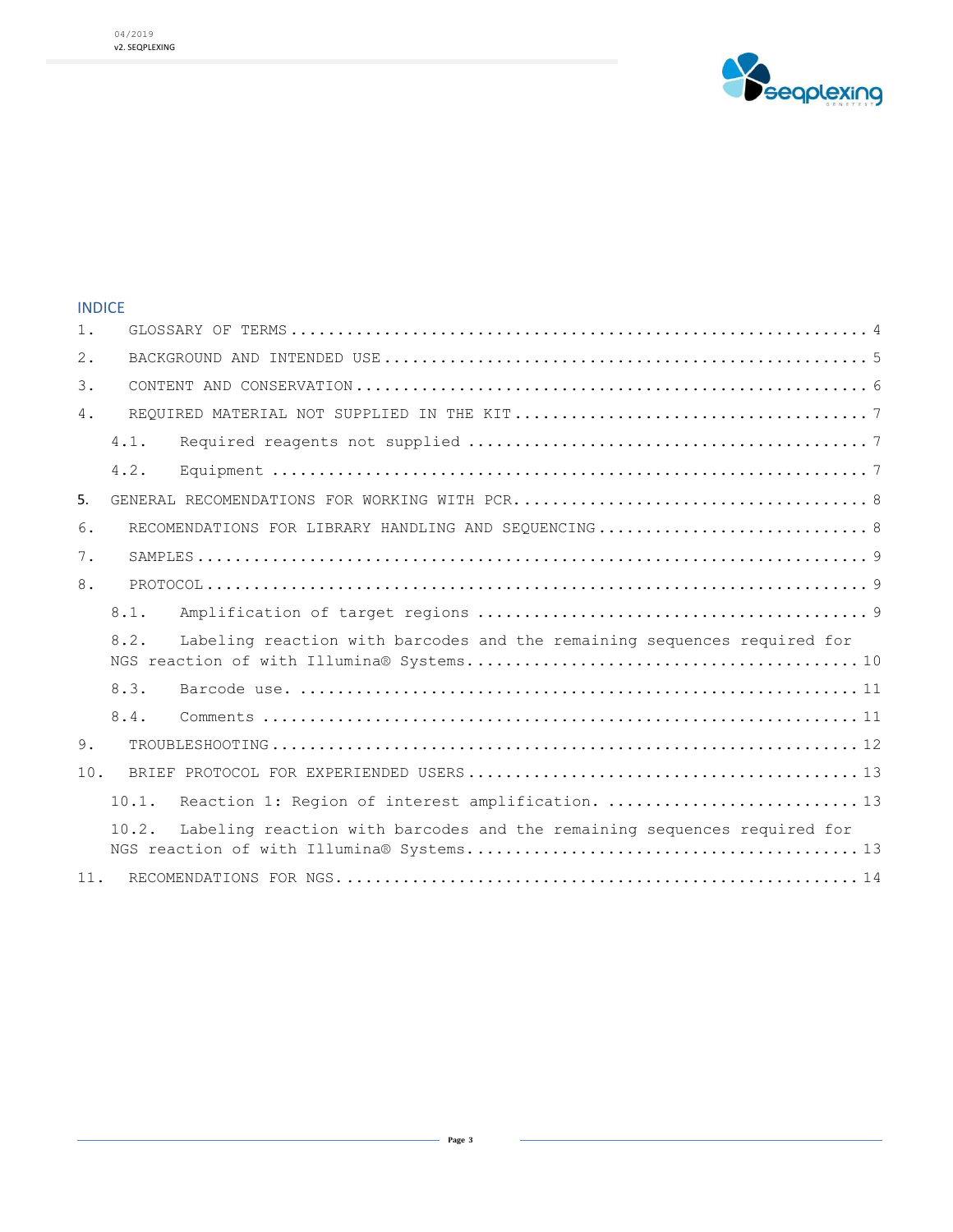

#### <span id="page-3-0"></span>**1. GLOSSARY OF TERMS**

| Stable up to YYYY/MM |             | Storage temperature  |
|----------------------|-------------|----------------------|
| Maker                | $\mathbf i$ | Instructions for use |
| Reference            | <b>RUO</b>  | Research Use Only    |
| Lot code             |             |                      |

#### **Ordering information:**

Online[: www.seqplexing.com](http://www.seqplexing.com/) Email: info@seqplexing.com

#### **Related references**

- OG-TP53-24, OG-TP53-96 (kits for 24 and 96 samples, respectively; BARDOCES INCLUDED)
- OG-TP53-NB-24, OG-TP53-NB-96 (kits for 24 and 96 samples, respectively; BARDOCES NOT INCLUDED)
- OG-BC-01, OG-BC-02, OG-BC-03, OG-BC-04 (BARCODES: 24 combinations for each reference; for higher number of barcode combinations, ask to [info@seqplexing.com.](mailto:info@seqplexing.com)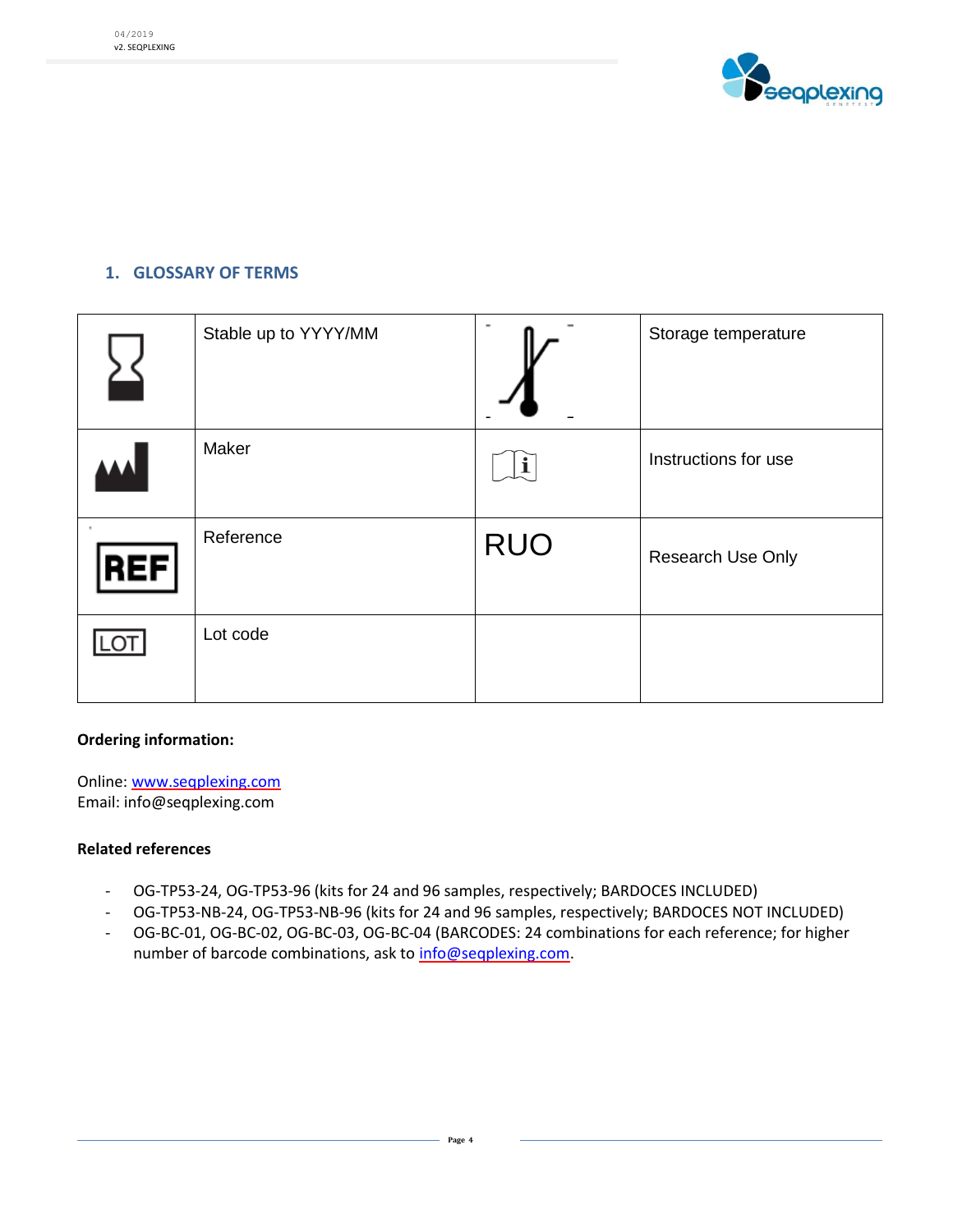

#### **2. BACKGROUND AND INTENDED USE**

<span id="page-4-0"></span>In recent years, many genetic alterations have been identified in tumors (somatic mutations) of different nature that affect the treatment response, evolution and prognosis of the disease. Recently, anticancer drugs have been developed whose efficacy increases or decreases considerably depending on the presence of certain somatic mutations in different tumors. Therefore, the need to know if a tumor has mutations important for treatment has made the study of these mutations is essential to establish such treatment and, many times, is mandatory. So, many drugs require specific genetic studies to be used. To carry out these studies, DNA must be obtained from tumor tissue, usually included in paraffin. The inclusion in paraffin produces the alteration and fragmentation of DNA, so specific techniques are required to work with this genetic material.

On the other hand, somatic mutations in tumors can be found in a low proportion with respect to normal DNA. This may be due to the presence of a small proportion of tumor cells in the sample, a small proportion of cells with the mutation, or both. Being able to be detected with our kits from 1% of the copies present in the analyzed DNA.

Our OncoGenBasic (OGB) kits are based on the generation of amplicon libraries for NGS, which Seqplexing has optimized (Figure 1). OGB protocols allow the use of the first PCR product directly in the second, without purification or quantification of the PCR product. Our kit OGB for TP53 (OG-TP53) allows the amplification of all regions of interest for TP53 gene analysis in only two consecutive PCR reactions. The protocol produces specific amplification free of artefacts that can interfere with data analysis. The protocol is simple and requires little manual work. The final product is ready to perform the sequencing reaction with an NGS system from Illumina® that allows paired-end (PE) reactions of 150 bp, dual barcoding and using Nextera oligos for sequencing (Figure 2). Our kits produce practically only specific products (more than 98%), avoiding different problems in the analysis that may be produced by nonspecific or artefactual products (products in unwanted regions, small-sized PCR products or PCR products that include several amplicons).



**Figure 1: Diagram of the process used for libraries generation by amplicons used in OGB kits. The products of PCR1 are used directly in PCR2, without the need to purify.**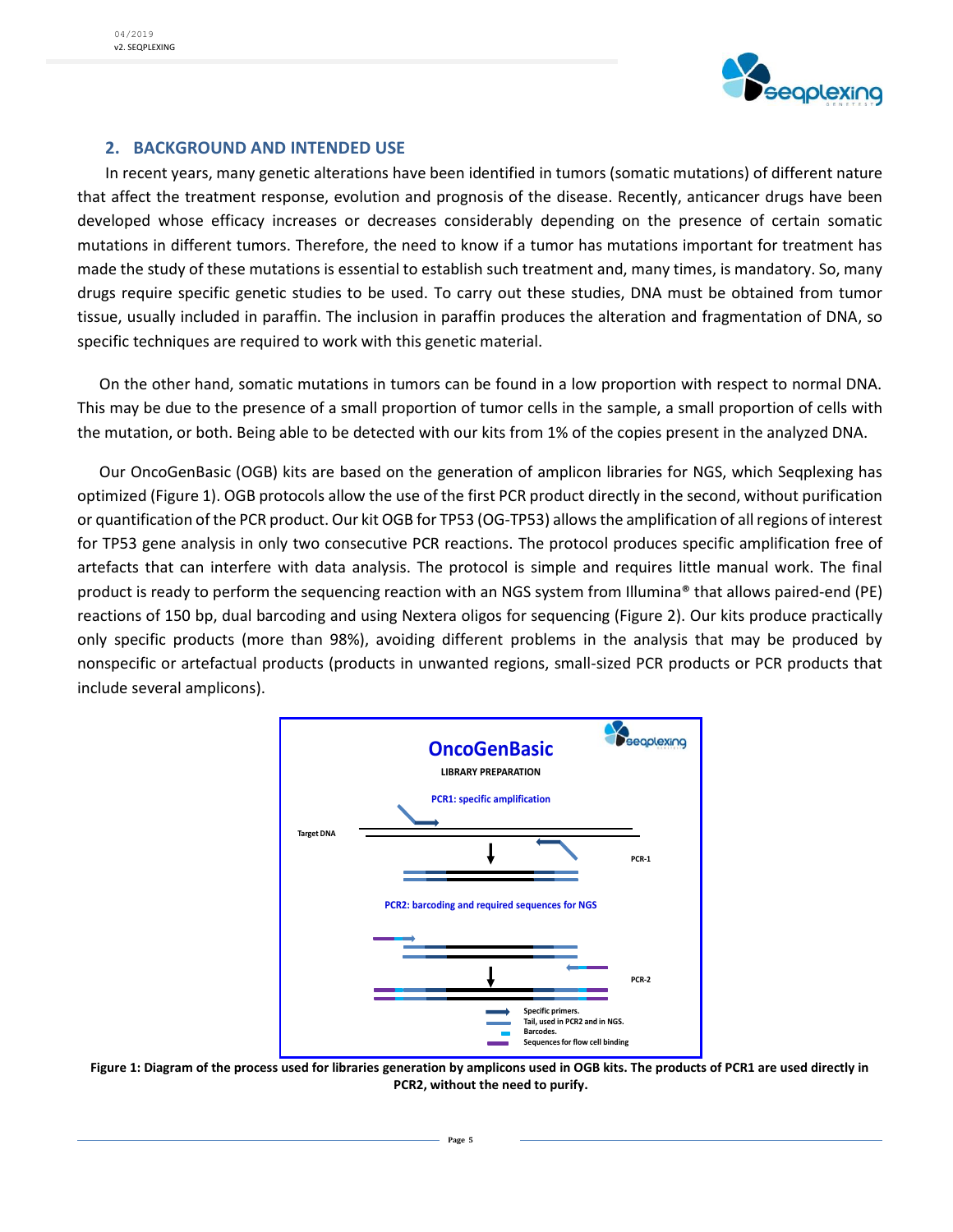

Our OG kits allow detecting all point mutations in more than 1% of the DNA of the copies present in the regions analyzed. The analysis of the libraries is done by sequencing the amplicons by the MiSeq system or other Illumina® systems by 150x2 sequencing (PE sequencing and dual barcoding). Therefore, the kit can be used for the detection of somatic and germline mutations, requiring different depth for each application: 1000x minimum for somatic and 100x for germline mutations. The OG-TP53 kit allows detecting the point mutations present in all the coding regions of the TP53 gene and the important regions for the splicing at the ends of the exons and introns that may have scientific and/or clinical interest (Figure 2). The reference sequences used are SwissProt P04637, NC\_000017.10, NM\_000546 and ENST00000269305.8 (GRCh38.p12).



<span id="page-5-0"></span>**Figure 2: Schematic representation of the TP53 gene, the regions analyzed and the process necessary to obtain the NGS libraries.** 

#### **3. CONTENT AND CONSERVATION**

The OG-TP53 kit includes reagents for 24 or 96 samples that allow the amplification and generation of libraries for the analysis of the regions of interest. The reagents are sufficient to perform:

- Amplification reaction (two reactions): the specific amplification reaction that generates the amplicons for all regions of interest in TP53 and includes specific tails at the ends.
- Labelling reaction or "barcoding": reaction using the introduced tails to generate complete libraries for Illumina® sequencing and including barcodes for the sample identification. The barcodes allow the identification of 24 or 96 samples, there are kits that include the barcodes (ref: OG-TP53-24, OG-TP53-96) and others that require that they be purchased separately (ref: OG-TP53-NB- 24, OG-TP53-NB-96).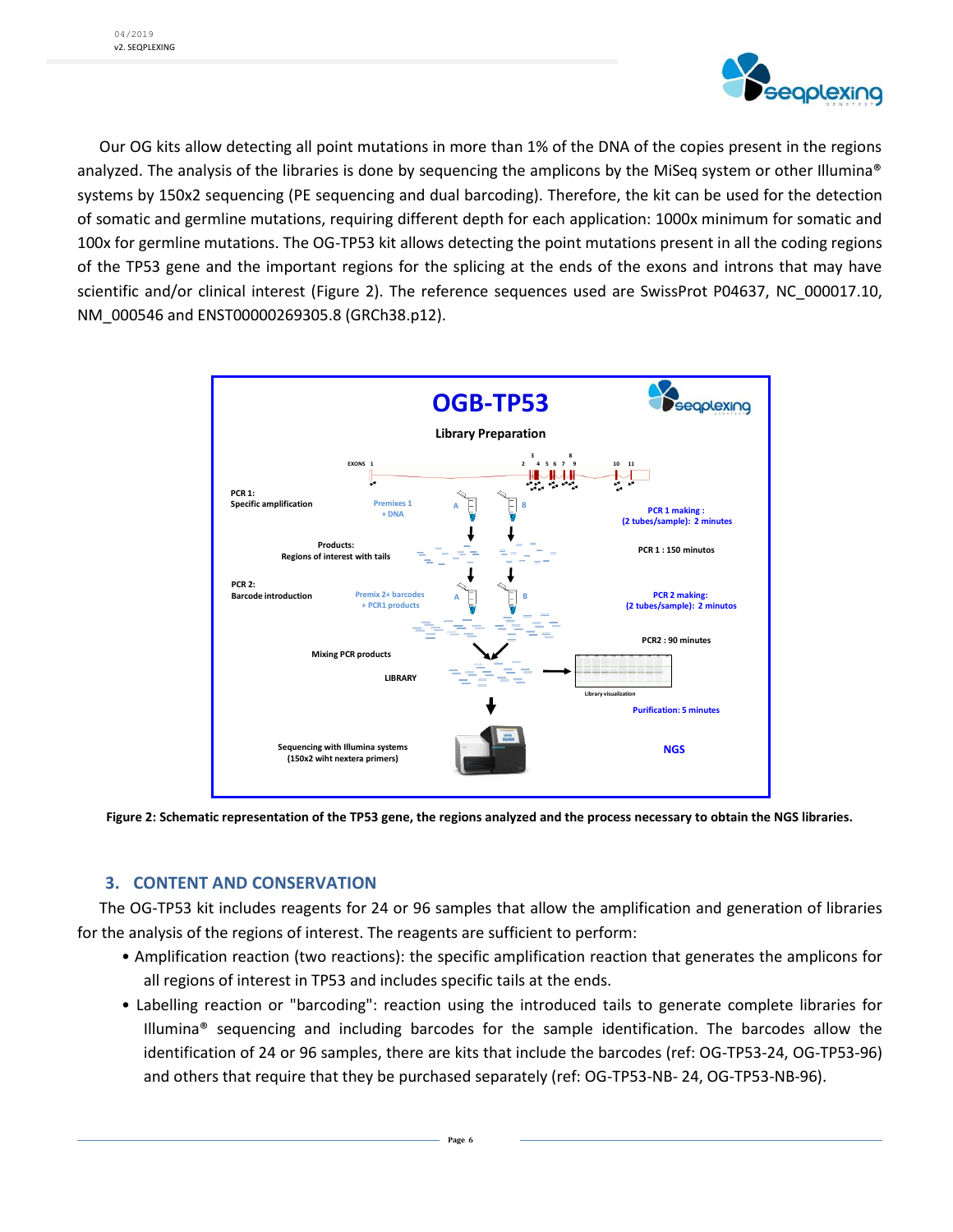

The final products include the regions necessary to carry out the sequencing with the Illumina® System (using Nextera primers).

The kit consists of:

- PCR1-Premix A: 1 or 4 tubes (kits for 24 or 96 samples, respectively) with all the necessary reagents to amplify half of the regions of interest. Each tube contains a volume of Premix 1 sufficient to dispense 12 μl per sample for 24 samples.
- PCR1-Premix B: 1 or 4 tubes (kits for 24 or 96 samples, respectively) with all the necessary reagents to amplify the other half of the regions of interest. Each tube contains a volume of Premix B sufficient to dispense 12 μl per sample, for 24 samples.
- Premix of PCR2: 1 or 4 tubes (kits for 24 or 96 samples, respectively) with all the reagents necessary for the labelling reaction except the barcodes (must be purchased separately).

The kit should be stored at -20ºC from reception.

#### <span id="page-6-0"></span>**4. REQUIRED MATERIAL NOT SUPPLIED IN THE KIT**

This item shows the list of all the necessary materials and equipment that are not supplied with the kit.

#### <span id="page-6-1"></span>**4.1. Required reagents not supplied**

- Set of barcodes available for the Labeling Reaction (See references: OG-BC-01, OG-BC-02, OG-BC-03, OG-BC-04), required for references OG-TP53-NB.

- DNA extraction kits for different types of samples. For paraffin extraction, some kits have been tested: the cobas® DNA sample preparation kit (cobas® DNA Sample Preparation Kit, Roche), the FFPET DNA isolation kit from High Pure (High Pure FFPET DNA Isolation Kit, Roche) or the kit of purification Maxwell® 16 LEV RNA FFPE (Maxwell® 16 LEV RNA FFPE Purification Kit, Promega). For the extraction of blood or cells, Maxwell® protocols and specific Qiagen kits have offered good results. Any other extractions system suitable for NGS can be used but we recomentd to determine or verify if they can cause alterations in the DNA that may affect the result.

- Purification kits MagSi-NGS PREP (MagnaMedics, Ref: MD60021,) or Ampure (AgencourtAMPure XP, BeckmanCoulter, Ref: A63880).

- Kits for quantification by fluorometry with the QuantiFluor ™ dsDNA System (Promega).

- MiSeq reagents for sequencing with Nextera oligos: 300 bp sequence kits that allow the sequencing of PE of 150 bpx2 plus the reading of barcodes at both ends.

#### <span id="page-6-2"></span>**4.2.Equipment**

- PCR-machines (96-well or for 200 µl tubes) with heated lid for tubes or plates. The protocol has been carried out in thermocyclers from AppliedBiosystems-ThermoFisher and Eppendorf.

- Micropipettes for volumes between 1 and 100 μl (0.5 to 10 is recommended, another of 2-20 and another of 10- 100 or up to 200 μl).

- Centrifuge for 200 μl strips, tubes or plates.

**Page 7**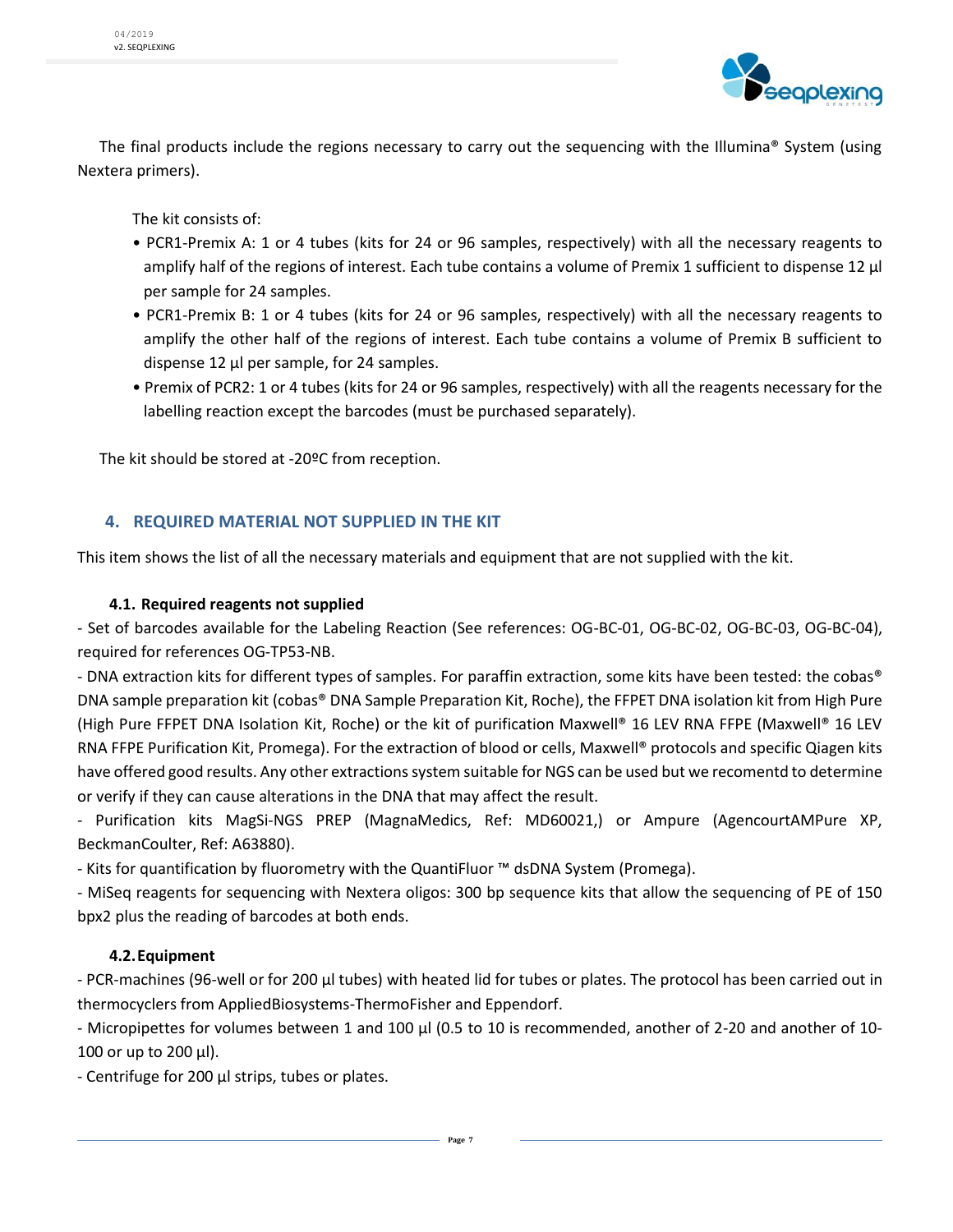

- Electrophoresis system that allows analyzing the libraries obtained: agarose gel, Bioanalyzer (Agilent Technologies), Qiaxcel® (Qiagen), etc.

- Fluorimeter (necessary to calculate the concentration of double-stranded DNA with QuantiFluor ™ or similar before continuing with the sequencing procedure).

- MiSeq system (Illumina®) or other Illumina® systems that allow the sequencing of PE of 150 bp and the dual barcode (readings of 150x2). Barcodes are ready for their use with the different illumine systems.

#### <span id="page-7-0"></span>**5. GENERAL RECOMENDATIONS FOR WORKING WITH PCR.**

**The system developed is very sensitive to allow the detection of variants present in low proportions and work with very small amounts of DNA. Therefore, it can detect any contamination between samples or with reaction products. Therefore, any source of contamination should always be avoided and the samples should not be contaminated between them.**

a) Verify that everything necessary is available.

b) Pre-PCR area: will never be used with PCR products to avoid contaminating the samples or PCR reactions with these products. There should be specific micropipettes for this area (they should never be used with PCR products).

c) Post-PCR area: PCR products should be handled in specific areas that are easy to clean and different from the PCR preparation area. The micropipettes should be specific to this area and the gloves and clothing used in this area should not be used in other laboratory areas, especially in the Pre-PCR.

d) Before starting any experiment, the work area and all the surfaces of the material present in this area (pipettes, bench, hood, frames, etc.) must be cleaned with products for the DNA elimination.

e) Identify the plates, tubes or strips that will be used. They can be identified by the coordinates of the plates and identifying the plate.

f) Always use pipette tips with filter and free of DNA and DNAses.

g) Use clean gloves in each amplification procedure (Pre-PCR area), if reagents or material from another area of the laboratory is touched, the gloves should be changed.

h) Avoid touching the inside of the caps of tubes and covers, samples, dilutions, etc.

i) The procedure for using the entire kit in a single experiment is explained, but it can be subdivided using fewer samples. For this, you have to take into account including at least one negative control in each experiment.

j) Sequencing of the libraries obtained with this kit can be done in combination with libraries obtained with other OncoGenBasic kits from Seqplexing.

#### <span id="page-7-1"></span>**6. RECOMENDATIONS FOR LIBRARY HANDLING AND SEQUENCING**

Follow the instructions of the Illumina® sequencing system selected for sequencing reaction. Our recommendations are:

- **Discard those libraries that have intense bands of 150 bp or lower size (possibly primer dimers and have not** been amplified correctly). These libraries will produce a reduction in the useful readings and will modify the concentration of the pool.
- Purify the libraries obtained with MagSi-NGS PREP (MagnaMedics) or Ampure (AgencourtAMPure XP, BeckmanCoulter) following their instructions.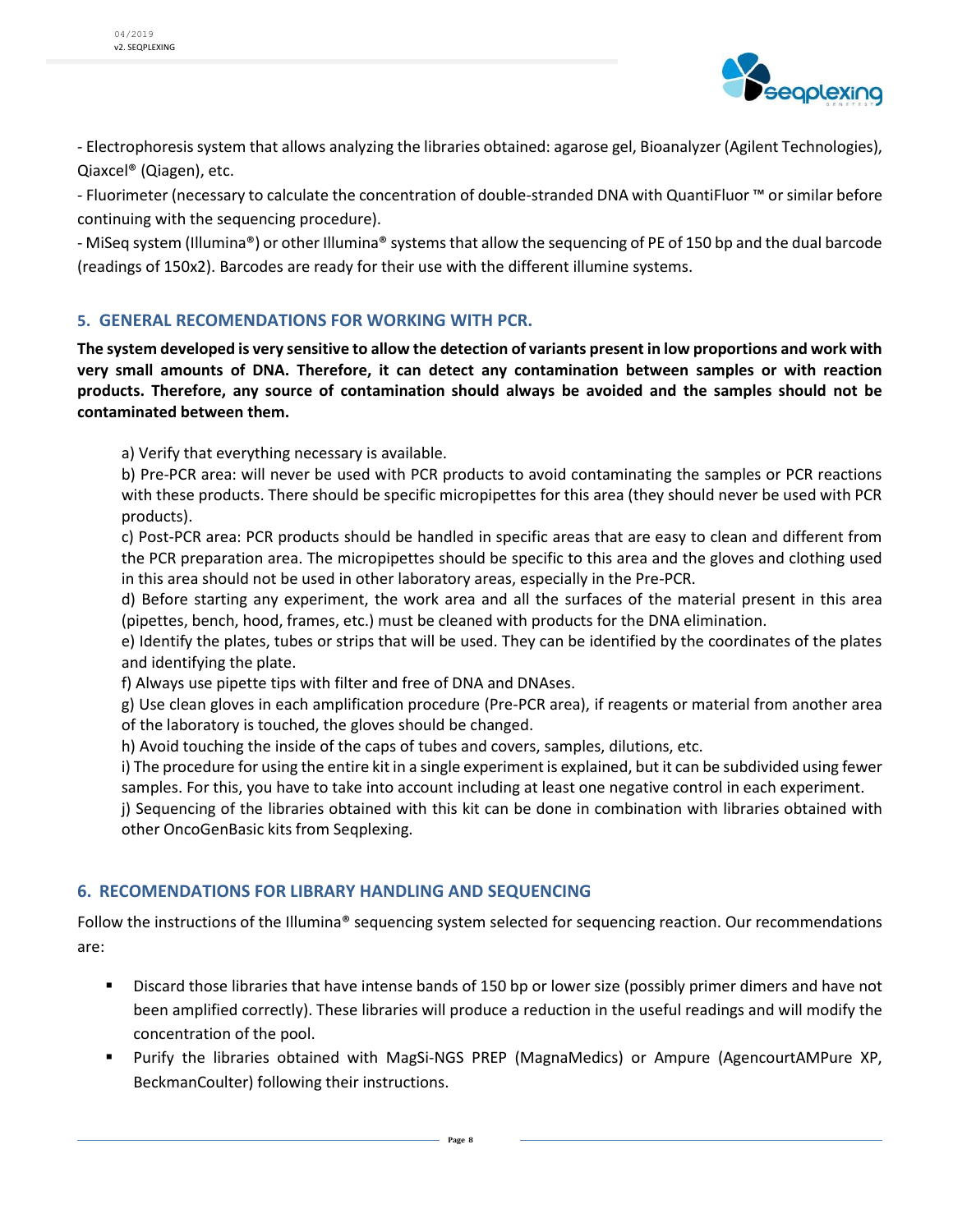

- It is important to place the same amount of library of each sample in NGS reaction, so it is necessary to quantify the purified product. QuantiFluor ™ dsDNA System (Promega) can be used, according to standard procedures. The GloMax®-Multi Detection System (Promega) can also be used as a quantization method.
- Adjust the concentration to 10 nM (1.9 ng/ $\mu$ ) of each sample with 0.1% Tris-Tween 20 (prepared according to the indications of Illumina®). In the calculation of the readings that will be obtained per sample, it should be considered that 20 amplicons are analyzed.
- The samples amplified with other OG kits can be sequenced simultaneously. To facilitate this procedure, Seqplexing can provide calculation pages to improve the distribution of accurate reading between samples.
- Add 5 µl of each sample in a clean tube (do not include negative control or samples that have not been amplified correctly).
- Vortex for 1 minute to mix well. This library can be stored frozen at -20ºC to use it another day.
- To carry out the sequencing, the indications of the Illumina® System are used.

ALL THE PURIFICATION AND PREPARATION OF THE SAMPLES PROCESS FOR SEQUENCING MUST FOLLOW THE INDICATIONS OF THE PROTOCOLS OF ILLUMINA® AND THE REACTION OF THE SEQUENCING WITH PRIMERS NEXTERA. THE ANALYSIS MUST BE CARRIED OUT IN ACCORDANCE WITH THESE PROTOCOLS. THE BOATS OF OUR KITS CORRESPOND TO THE NUMBERING AND SEQUENCE USED BY ILLUMINA®.

#### <span id="page-8-0"></span>**7. SAMPLES**

The kit is designed for the analysis of DNA from samples included in paraffin and from other sources, such as saliva or blood samples. DNA fragmentation is especially relevant, so the more complete the DNA, the smaller amount of DNA is necessary, since there are more effective copies of DNA. An extremely fragmented DNA may not be amplifiable. Our studies with numerous samples indicate that the minimum amount of DNA required is 5 ng / reaction but could be lower / higher depending on the state of the DNA.

We recommend the quantification of the starting DNA with the QuantiFluor ™ dsDNA System (Promega) or a similar fluorometric method. The GloMax®-Multi Detection System (Promega) can also be used as a quantization method. The kit accepts a wide range of concentrations; we recommend working with concentrations between 5 and 100 ng / μl.

#### <span id="page-8-1"></span>**8. PROTOCOL**

#### <span id="page-8-2"></span>**8.1. Amplification of target regions**

Use the necessary tubes, wells or plates for the desired number of reactions. Each sample should be initially amplified in 2 separate tubes (one with PCR1-Premix A and the other with PCR1-Premix B), these 2 tubes should also be used for the controls.

IMPORTANT: NEVER MIX THE CONTENTS OF THE PCR1-PREMIX 1 AND PCR1-PREMIX 2 TUBES!

If you are going to analyze many samples, it is convenient to place several negative controls.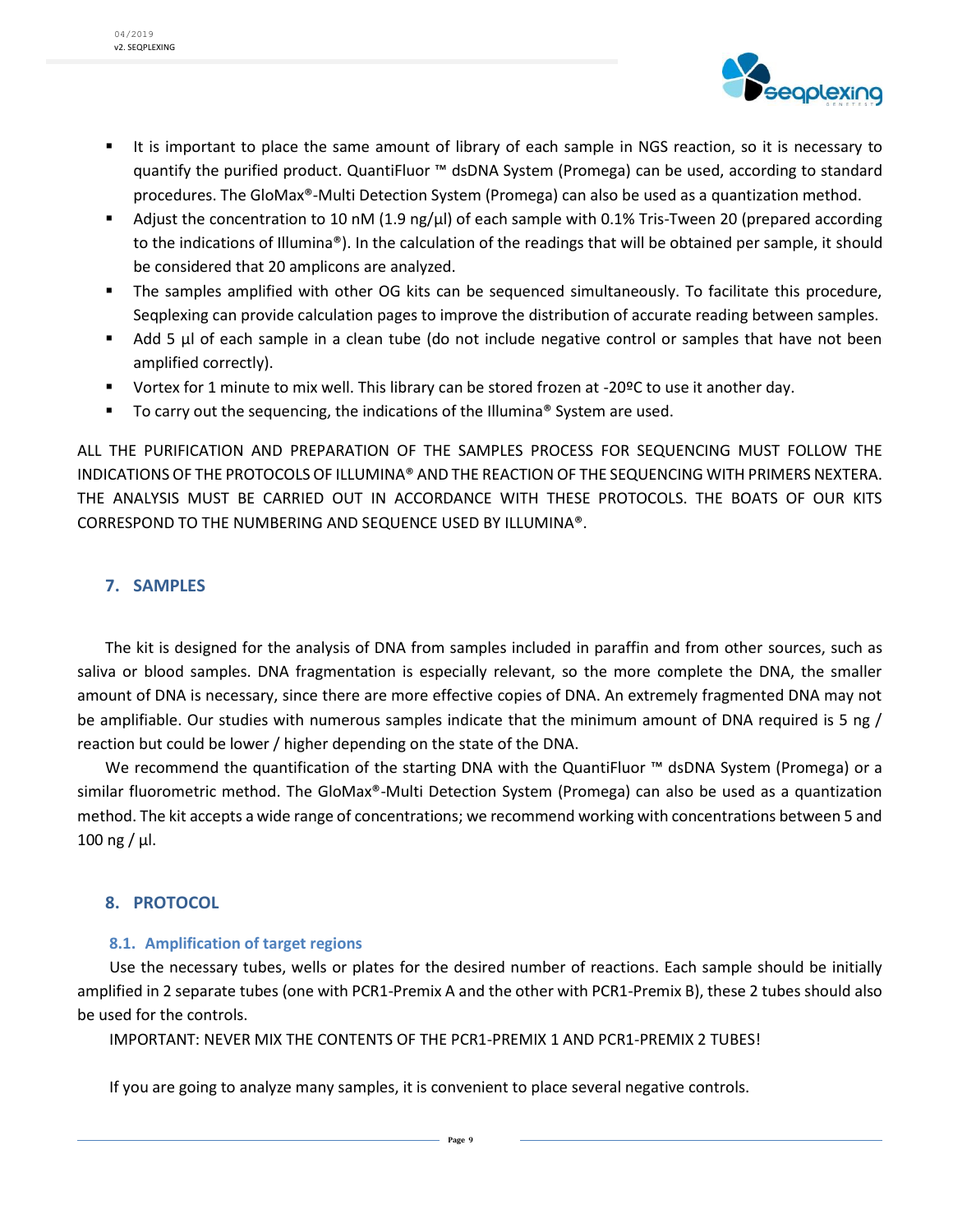

8.1.1. Thaw the tubes with PCR1-Premix A and B. Vortex for 5 seconds and centrifuge for 5 seconds (verify that the entire volume is on the bottom).

8.1.2. Prepare and label tubes, strips or PCR plates. 2 tubes / wells will be used for each sample (one for each Premix of PCR1).

8.1.2.1. Distribute 12 μl of PCR1-Premix A in as many tubes as samples plus controls.

8.1.2.2. Distribute 12 μl of PCR1-Premix B in as many tubes as samples plus controls.

8.1.3. Add 3 μl of genomic DNA (between 5 and 100 ng total) to the tubes/wells with PCR1-Premix A and B.

8.1.4. Add 3 μl of water in the negative control reactions (PCR1-Premix A and B).

8.1.5. Close the tubes, strips or plates with the corresponding lid.

8.1.6. Centrifuge 10 seconds. Check that the entire volume is on the bottom and that there are no bubbles.

8.1.7. Place in the thermal cycler and use the following PCR program

| <b>STEP</b>            | Temp.<br>(°c) | <b>Time</b><br>(seconds) | Cycles |
|------------------------|---------------|--------------------------|--------|
| <b>Activation</b>      | 98            | 900                      | 1      |
|                        | 98            | 30                       |        |
|                        | 55            | 60                       |        |
| Amplification          | 60            | 60                       | 25     |
|                        | 65            | 60                       |        |
|                        | 70            | 60                       |        |
| <b>Final extension</b> | 70            | 1200                     | 1      |
| Stop-conservation      | $4 - 10$      | $\infty$                 | 1      |

Once the first amplification reaction is completed, the product obtained will be used as a template for the barcoding reaction WITHOUT PURIFICATION (protocol is optimized to use the product of this PCR without purifying).

*The PCR product obtained can be conserved at 4º (hours-days) or -20ºC (days-months) up to its use.*

#### <span id="page-9-0"></span>**8.2.Labeling reaction with barcodes and the remaining sequences required for NGS reaction of with Illumina® Systems.**

THE SECOND PCR REACTION IS ALSO CARRIED OUT IN 2 SEPARATE REACTIONS, SO EACH SAMPLE MUST BE AMPLIFIED IN TWO TUBES USING THE SAME COMBINATION OF BARCODES FOR EACH SAMPLE. See figure 2.

8.2.1. Thaw the PCR2-TP53 premix tube. Mix well and centrifuge at the maximum speed for 5 seconds (check that the entire volume is at the bottom and that there are no bubbles).

8.2.2. Dispense 12 μl of the Premix of PCR2-TP53 in each tube or well where a sample will be analyzed (1 for reaction A of PCR1 and another for reaction B of each sample and controls).

8.2.3. Add 2 μl of the selected bacodes mix for each sample (includes 5 'and 3' combination) to each tube or well. ATTENTION: THE SAME COMBINATION MUST BE USED FOR A SAMPLE IN THE TWO WELLS AND MUST BE DIFFERENT FROM THE OTHER SAMPLES. See recommendation for Barcode Combinations (point 8.3).

8.2.4. Add 1 μl of the product of PCR1-Premix A to the well / tube of the PCR2-TP53-Premix A reaction.

8.2.5. Add 1 μl of the PCR1-Premix B product to the PCR2-TP53-premix B reaction well / tube.

8.2.6. Add 1 μl of PCR1-Premix water in the negative control reactions.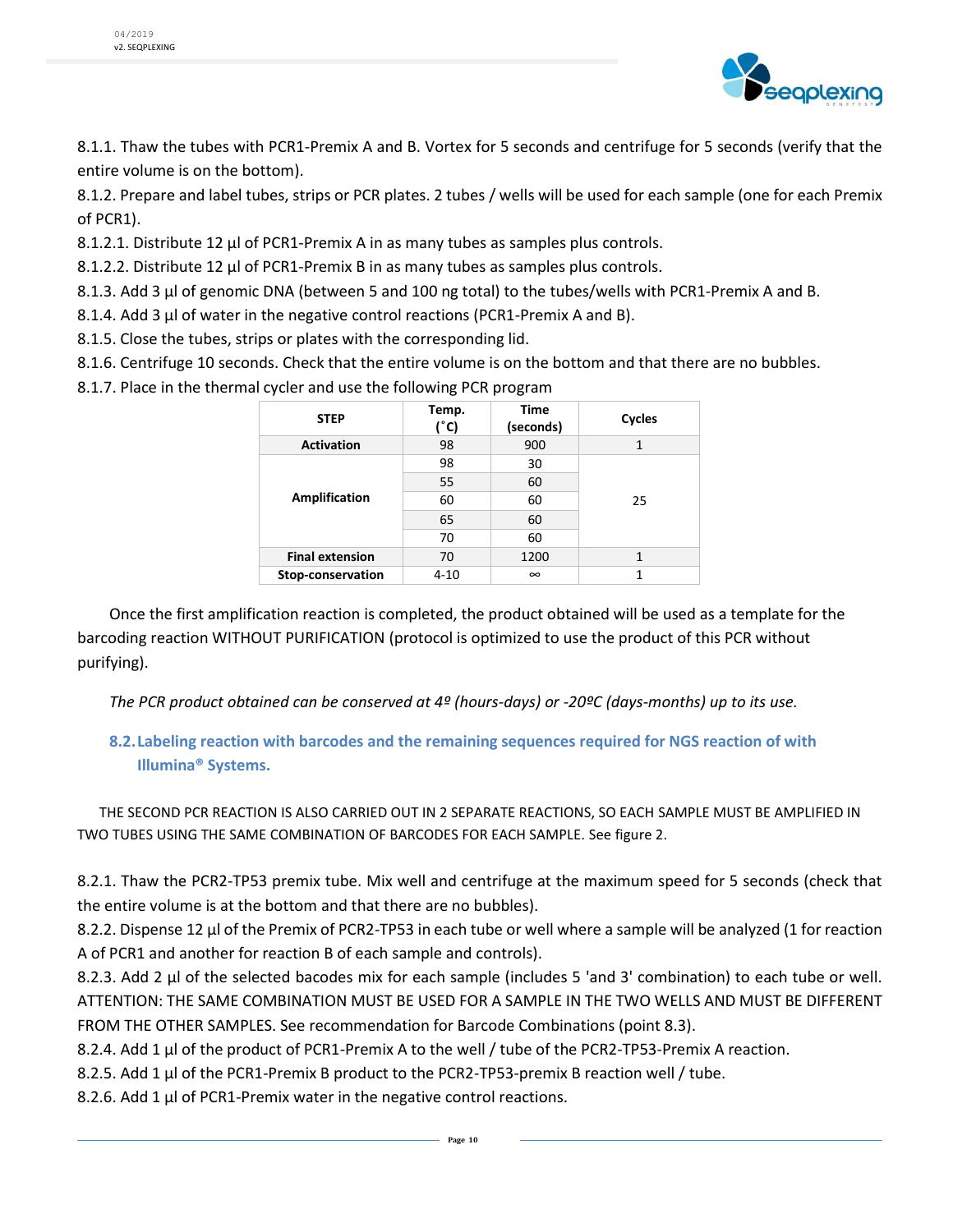

- 8.2.7. Close the tubes, strips or plates with the corresponding lid.
- 8.2.8. Centrifuge 5 seconds. Check that the entire volume is on the bottom and that there are no bubbles.
- 8.2.9. Place in the thermal cycler and use the following PCR program

| <b>STEP</b>            | Temp.<br>(°C) | Time<br>(seconds) | Cycles |
|------------------------|---------------|-------------------|--------|
| <b>Activation</b>      | 95            | 900               |        |
|                        | 98            | 20                | 38     |
| Amplification          | 60            | 30                |        |
|                        | 72            | 60                |        |
| <b>Final extension</b> | 72            | 600               |        |
| Stop-conservation      | 15            | $\infty$          |        |

8.2.10. Once the amplification reaction ends, the products of each sample are visualized by combining the two reactions (A + B of PCR2) or independently. Samples and amplified controls can be analyzed by different systems (Qiaxcel, Bioanalyzer, agarose gels, etc.).

Briefly: for the Qiaxcel® system (Qiagen) mix 2 μl of the PCR 2 product for one sample plus 8 μl of dilution buffer. For a high sensitivity agarose gel: prepare 2-3% high sensitivity agarose and 1% normal agarose, charge 2 + 2 μl of each PCR product (containing the libraries) generated for each sample, 4 μl of buffer of charge and a DNA size marker between 50 and 400. It should be used in a separate well. Visualize the amplification results and continue with the instructions. Figure 3 shows the appearance of the libraries.



**Figure 3: Example of the results obtained from the amplification with real samples. Each well shows the result of one of the 23 samples and the negative control (well D6). Well C1 has a small amount of dimer, well C7 has low amplification by having a much smaller amount of start DNA than recommended, both can be analyzed by NGS. The rest of the samples have been amplified correctly.**

*The libraries obtained can be conserved at 4º (hours-days) or -20ºC (days-months) up to its use.*

#### <span id="page-10-0"></span>**8.3.Barcode use.**

The barcodes allow the identification of 24 or 96 samples, we have kits that include barcodes (ref: OG-TP53-24, OG-TP53-96) and others that require their purchase separately (ref: OG-TP53-NB -24, OG-TP53-NB-96). In these kits (labelled by NB) for 24 samples, the additional acquisition of a barcode kit is required for 24 samples (reference OG-BC-01). In the case of needing more than 24 barcodes, Seqplexing offers combinations of barcodes up to 96 samples (OG-BC-02, OG-BC-03, OG-BC-04); if a larger number is required, ask at [info@seqplexing.com.](mailto:info@seqplexing.com)

#### <span id="page-10-1"></span>**8.4.Comments**

- We use two separate reactions for each sample and specific reagents to reduce nonspecific amplifications.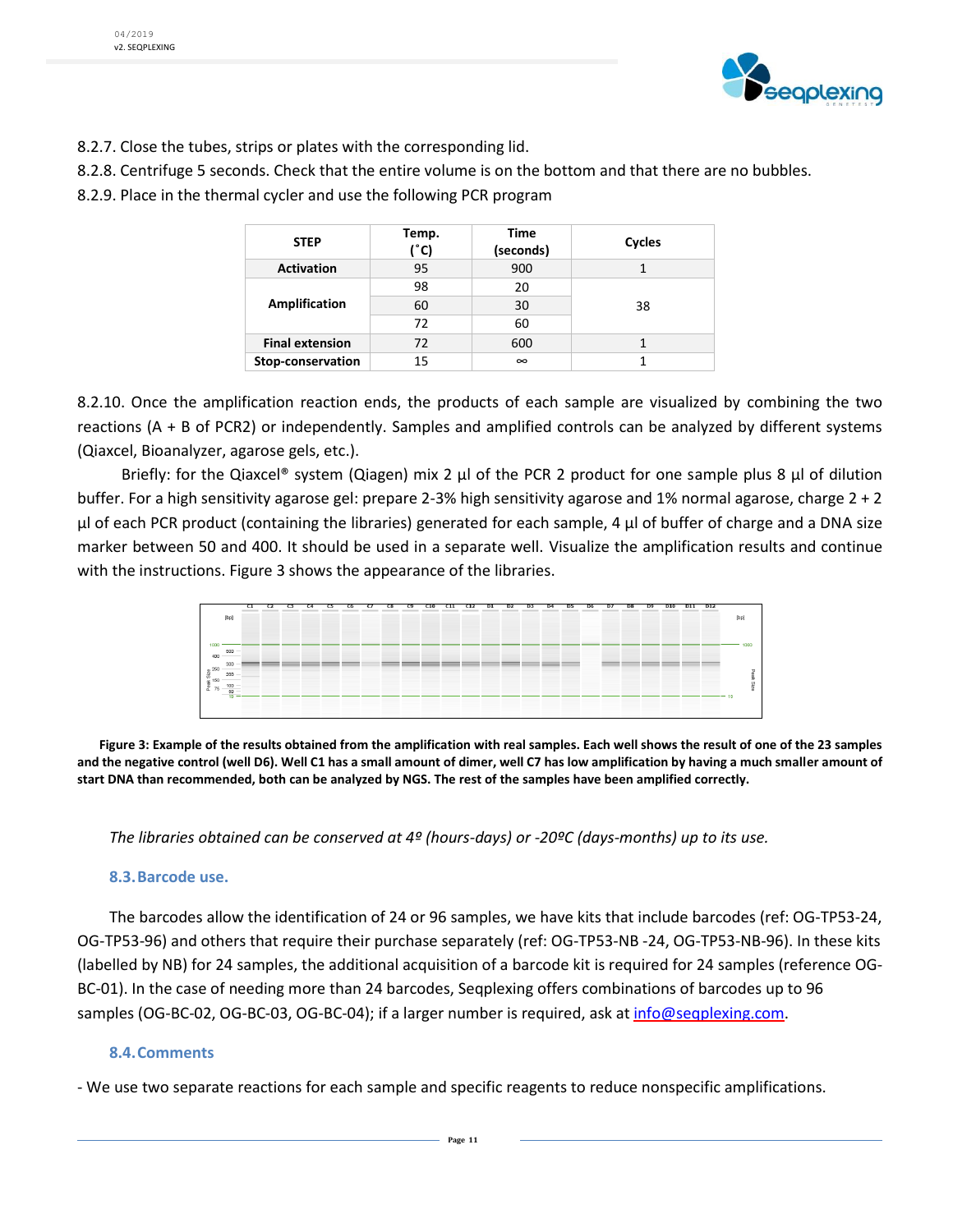

- If the DNA is in the right conditions, a wide band of approximately 250-300 bp or several nearby bands will be observed according to the resolution of the system and no bands different from the previous ones will be observed. - The negative control should not present bands higher than 200 bp, although smaller bands corresponding to the "primer dimer" can be seen, normally around 100-150 bp.

- If any sample has only bands below 150 bp or these are more intense than the 250-300 bp bands, the sample should not be analyzed by NGS, since the PCR products obtained are mainly primer-dimmers. These would produce a large number of sequences that are not useful since they only contain primer sequences.

#### <span id="page-11-0"></span>**9. TROUBLESHOOTING**

- 1) No band is amplified (in any case) or there are only bands corresponding to dimers and primers: verify that all steps of the protocol have been correctly performed and that the DNA extraction has worked correctly.
- 2) There are several reasons why a sample is not amplified:
	- a. The presence of inhibitors or a failure in the extraction of the sample do not allow amplification of the amplicons. To solve it, it is necessary to repeat the extraction, or purify the DNA already obtained to eliminate contaminants, or perform tests with samples that are correctly amplified in other PCR protocols. The kit allows working with samples taken from paraffin and other sources. Paraffin samples are usually extracted without any problem, although they can give more problems than others and specific kits should be used. The OGB-TP53 kit is verified with the "cobas® DNA sample preparation kit" (Roche), the "high purity FFPET DNA isolation kit" (Roche) and the LEV Tissue LEV DNA purification kit from Maxwell 16 b. The absence of amplification in one of the tubes and the presence of amplification in other tubes may indicate that a correct extraction was performed. Usually, in this case, the samples that fail are due to the fact that not enough material has been obtained due to a specific error in that sample, that the starting material was degraded or insufficient.
- 3) The negative control has bands in the region of the amplicons obtained in the samples: there has been a contamination in the reaction. It must proceed to decontaminate all the material used in the preparation of the PCR reaction and work areas, etc. and repeat the reaction with one or two samples and a negative control to verify that the problem has been solved.

**Any question or problem about the protocols or results can be directed to info@seqplexing.com and we will respond as soon as possible.)**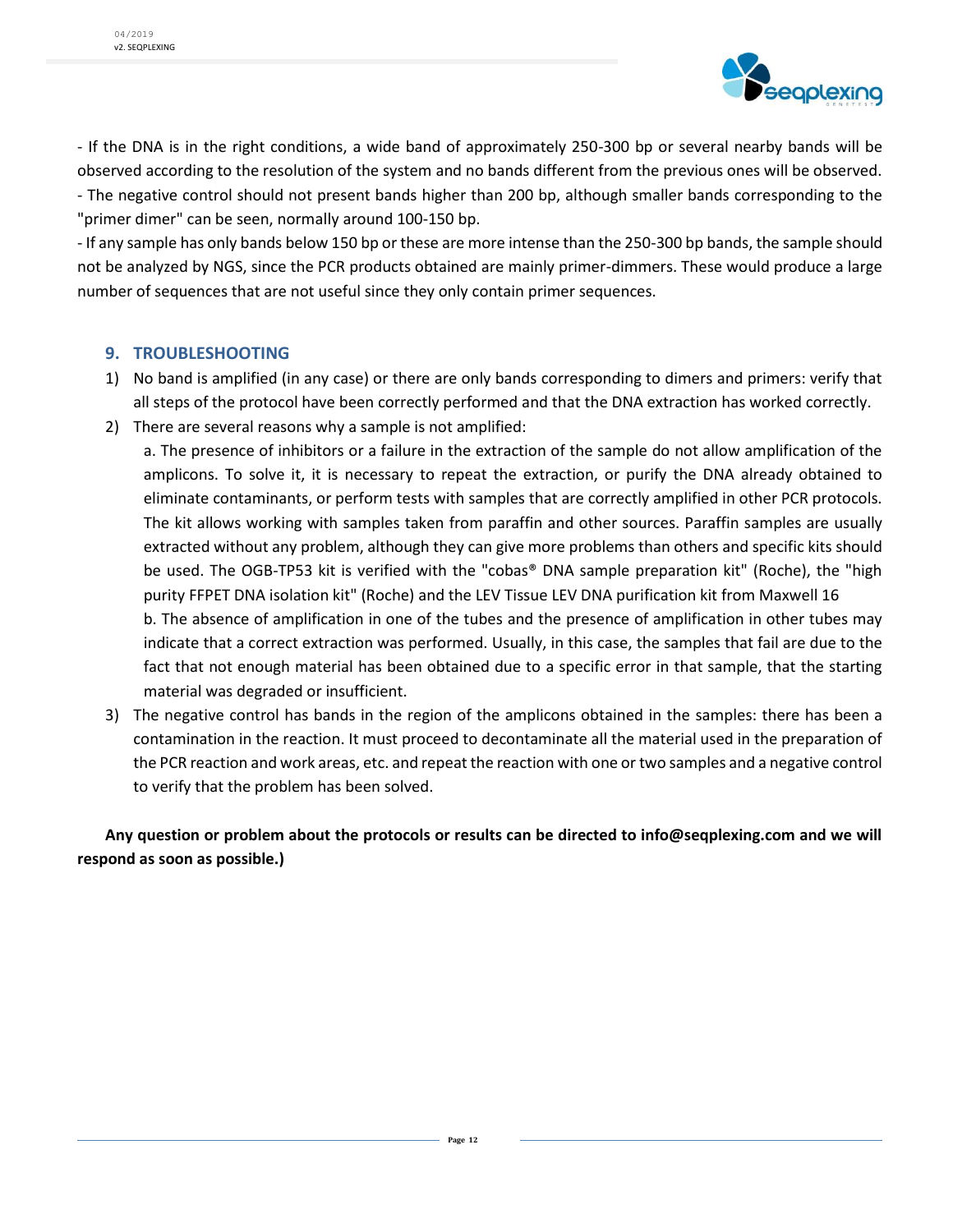

#### <span id="page-12-0"></span>**10. BRIEF PROTOCOL FOR EXPERIENDED USERS**

#### <span id="page-12-1"></span>**10.1. Reaction 1: Region of interest amplification.**

PROCEDURE (24 or 48 reactions). Each sample or control must be amplified separately with Premix A and Premix B. 10.1.1. Thaw the tubes with PCR1-Premix A and B. Mix well each tube and centrifuge 5 seconds at maximum speed.

- 10.1.2. Prepare and label tubes, strips or PCR plates. Two tubes or wells will be used for each sample and control (one for each Premix of PCR1).
- 10.1.3. Distribute 12 μl of each PCR1 premix in different tubes/wells.
- 10.1.4. Add 3 μl of genomic DNA (between 5 and 100 ng in total) to each tube/well.
- 10.1.5. Add 3 μl of water to the negative control tubes (one for each PCR1 Premix).
- 10.1.6. Close the tubes/wells and centrifuge the reaction mixtures for 10 seconds at maximum speed.
- 10.1.7. Load in the thermal cycler and use the following PCR program:

| <b>STEP</b>            | Temp.<br>(°C) | Time<br>(seconds) | Cycles |
|------------------------|---------------|-------------------|--------|
| <b>Activation</b>      | 98            | 900               | 1      |
|                        | 98            | 30                |        |
|                        | 55            | 60                |        |
| Amplification          | 60            | 60                | 25     |
|                        | 65            | 60                |        |
|                        | 70            | 60                |        |
| <b>Final extension</b> | 70            | 1200              | 1      |
| Stop-conservation      | $4 - 10$      | $\infty$          |        |

#### <span id="page-12-2"></span>**10.2. Labeling reaction with barcodes and the remaining sequences required for NGS reaction of with Illumina® Systems.**

THE SECOND PCR REACTION IS ALSO CARRIED OUT IN 2 SEPARATE REACTIONS, SO EACH SAMPLE MUST BE AMPLIFIED IN TWO TUBES USING THE SAME COMBINATION OF BARCODES. See figure 2.

- 10.2.1. Defrost the Mix PCR2-TP53 tube. Mix and centrifuge for 5 seconds.
- 10.2.2. Dispense 12 μl of the Mix of PCR2-TP53 in each tube or well where a sample will be analyzed (1 for reaction A of PCR1 and another for reaction B of each sample and controls).
- 10.2.3. Add 2 μl of the selected barcode mix for each sample (includes 5 'and 3' combination) to each tube or well. ATTENTION: THE SAME COMBINATION MUST BE USED FOR ONE SAMPLE IN THE TWO WELLS AND COMBINATION MUST BE DIFFERENT FROM THE OTHER SAMPLES. See recommendation of Barcode Combinations (point 8.3).
- 10.2.4. Add 1 μl of the product of PCR1-Mix A to the well/tube of the PCR2-TP53-Mix A reaction.
- 10.2.5. Add 1 μl of the PCR1-Mix B product to the PCR2-TP53-Mix B reaction well/tube.
- 10.2.6. Add 1 μl of PCR1-Mix water in the negative control reactions.
- 10.2.7. Close the tubes, strips or plates with the corresponding lid.
- 10.2.8. Centrifuge 5 seconds. Check that the entire volume is on the bottom and that there are no bubbles.
- 10.2.9. Place in the thermal cycler and use the following PCR program